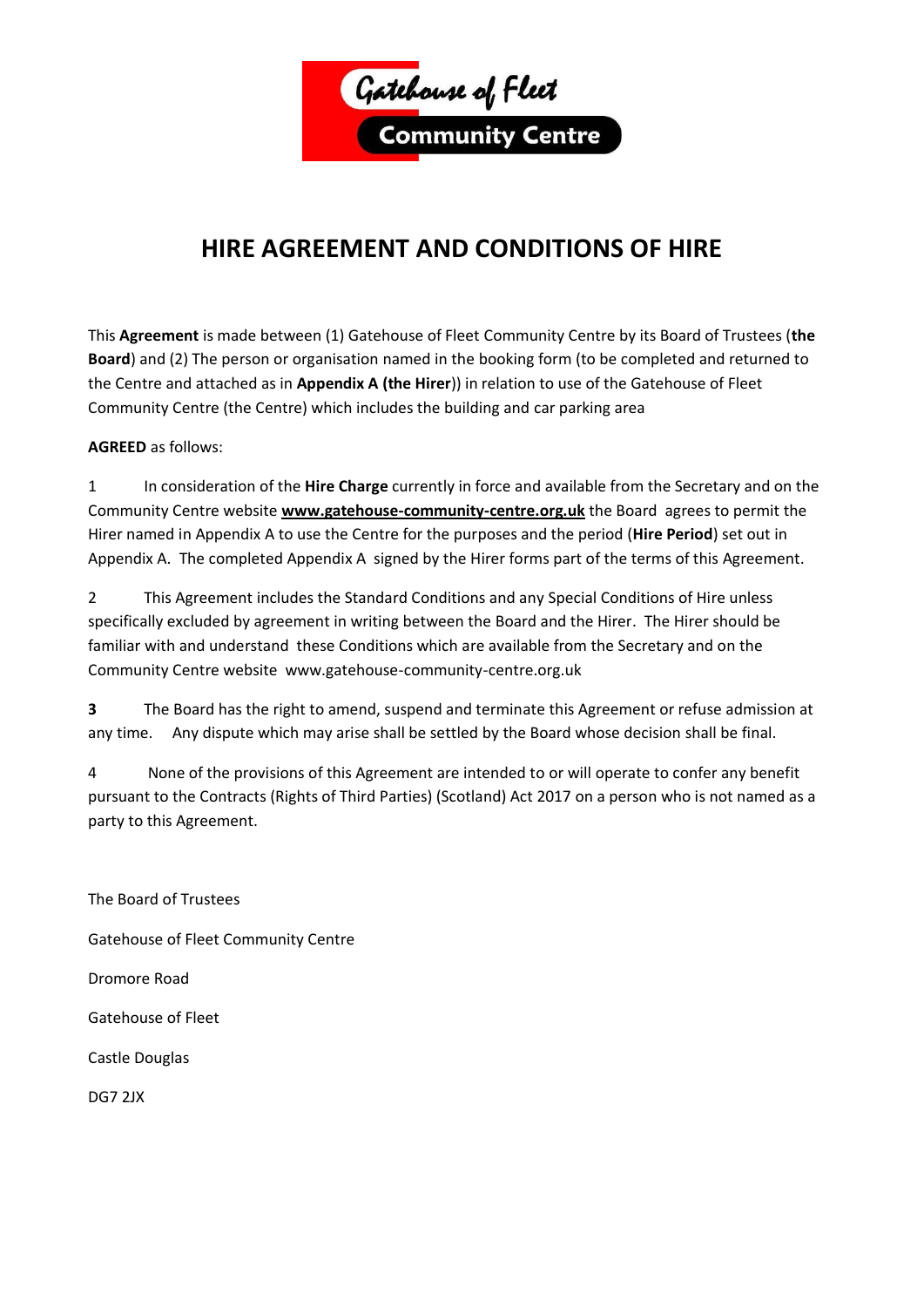# **STANDARD CONDITIONS OF HIRE**

#### 1 **Introduction**

These Standard Conditions apply to all Hire Periods of the Centre including any Tenancy Agreements. If the Hirer is in any doubt as to the meaning of any of the conditions the Secretary's advice should be sought.

#### **2 General**

2.1 The Hirer must be over 18 years of age

2.2 Where an organisation is named on the application form that organisation will be jointly liable with the Hirer under this Agreement.

#### 3 **Supervision**

3.1 During the Hire Period the Hirer will be responsible for supervision of persons in its group/attending their activity/event (**its Party)** to prevent damage to the Centre, its fabric and the contents and for parking arrangements so as to avoid obstruction of the highway and entry/exit to the car park.

#### **4 Access**

4.1 The Board will inform the Hirer of means of access to the Centre. All access and WiFi codes are to be kept confidential and keys replaced in the key safe and the lock scrambled immediately after use.

#### **5 Use of the Centre**

- 5.1 The Hirer shall not use the Centre for any purpose other than that described in the Agreement and shall not sub-hire or use the Centre or allow the Centre to be used for any unlawful purpose or in any unlawful way nor do anything or bring onto the Centre anything which may endanger it or render invalid any insurance policies applying to it.
- 5.2 The Hirer shall ensure that there is no waste of electricity or water during the Hire Period.

#### **6 Hire Charges and Hire Period**

- 6.1 The Hire Charges will be those in place for the Hire Period and available from the Secretary and on the Centre website. If the stage is to be used, a deposit will be required which is refundable when the stage is returned to its storage position at the end of the Hire Period.
- 6.2 The Hirer shall be allowed a reasonable time necessary for setting/clearing up outwith the Hire Period.

#### **7 Smoking**

7.1 Smoking is not permitted in the Centre or in the car park

#### **8 Alcohol**

8.1 No alcohol of any kind may be sold by the Hirer or its Party in the Centre unless the appropriate licence has been obtained. It is the Hirer's responsibility to apply for any such licence. The Hirer must obtain the Board's written approval before any application and must provide the Board with a copy of any licence obtained.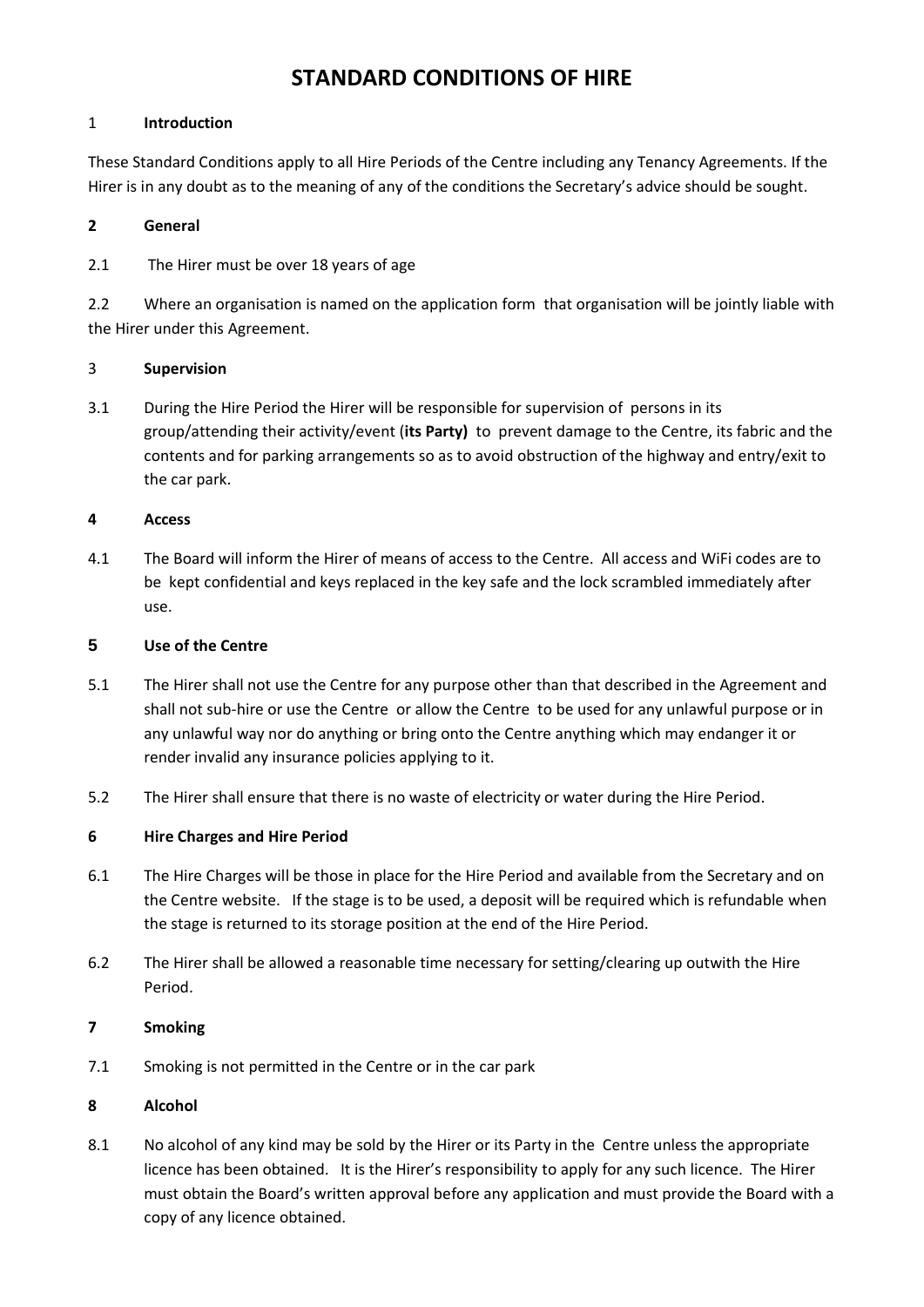8.2 Alcohol shall not be sold or served to any person suspected of being drunk, under the influence of drug or suspected of being under the age of 18.

#### **9 Drugs**

9.1 No illegal drugs may be brought onto the Centre.

#### **10 Anti-Social Behaviour, Alcohol and Supply of Illegal Drugs**

10.1 The Hirer shall ensure that to avoid anti-social, violent or criminal behaviour or nuisance to local residents, care shall be taken to avoid excessive consumption of alcohol and not to permit any drunk and disorderly or anti-social behaviour in the Centre.

#### **11 Gaming, Betting and Lotteries**

11.1 The Hirer shall ensure that nothing is done in or in relation to the Centre in contravention of any laws relating to gaming, betting and lotteries.

#### **12 Licences**

- 12.1 The Hirer shall comply with the terms and conditions of all licences held by the Board which are set out in **Appendix 1**. If the Hirer intends to hold a licensable activity not covered in Appendix 1 It is the Hirer's responsibility to apply for any such licence. The Hirer must obtain the Centre's written approval before any application and must provide the Centre with a copy of any licence obtained.
- 12.2 The Board does not hold a TV licence and the Hirer must ensure that no viewing or streaming of TV channels takes place whether live off air or via a catch up service over the internet, including subscription based premium channels

#### **13 Noise**

13.1 The Hirer shall ensure that the minimum of noise is made on arrival and departure, particularly late at night and early in the morning and , if using sound amplification equipment, make use of any noise limitation device provided.

#### **14 Public Safety Compliance**

- 14.1 The Hirer shall comply with all conditions and regulations made in respect of the Centre by the Local Authority and any Licensing Authority and any Risk Assessments undertaken by the Board particularly in connection with public health and safety and any event which constitutes regulated entertainment, at which alcohol is sold or provided or which is attended by children.
- 14.2 The Hirer shall familiarise themselves and their Party with the all procedures relating to fire safety and action to be taken in event of fire including the location and use of fire equipment, escape routes and the need to keep them clear.
- 14.3 In advance of an entertainment or play the Hirer shall check that all fire exits are unlocked and panic bolts in good working order, all escape routes are free of obstruction and can be safely used, fire doors are not wedged open, exit signs are illuminated and there are no obvious fire hazards on the Centre.
- 14.4 The Hirer must call the Fire Brigade immediately to any outbreak of fire, however slight and notify the Secretary as soon as possible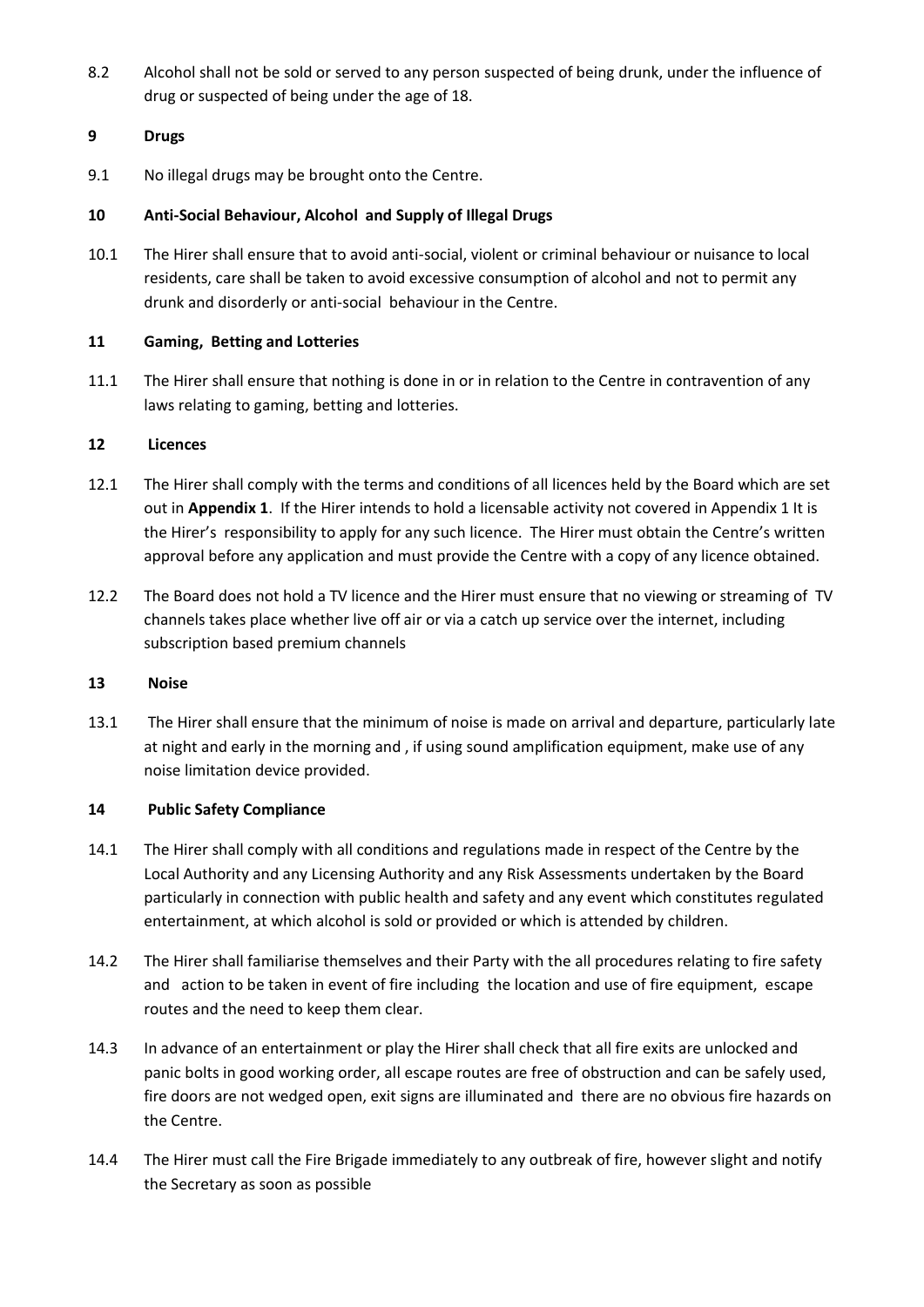14.5 The Hirer shall, if preparing, serving or selling food, observe all relevant food health and hygiene legislation and regulations

#### **15 Dangerous and unsuitable performances**

15.1 Performances involving danger to the public or of a sexually explicit nature are not permitted.

#### **16 Electrical Appliance Safety**

16.1 The Hirer shall ensure that any electrical appliances brought to and used in the Centre are safe, in good working order, used in a safe manner and tested as required under all relevant legislation and will use a residual circuit breaker where necessary to maintain public safety.

#### **17 Insurance and Indemnity**

- 17.1 The Hirer shall be liable for
	- (a) the cost of repair of any damage (including accidental and malicious damage) done to any part of the Centre including the curtilage thereof or the contents of the Centre
	- (b) all claims, losses, damages and costs made against or incurred by the Board, their employees, volunteers, agents or invitees in respect of damage or loss of property or injury to persons arising as a result of the use of the Centre (including the storage of equipment) by the Hirer,
	- (c) all claims, losses, damages and costs made against or incurred by the Board, their employees, volunteers, agents or invitees as a result of any nuisance caused to a third party as a result of the use of the Centre by the Hirer, and (subject to Clause 17.2(a)), the Hirer shall indemnify and keep indemnified accordingly each member of the Board and its employees, volunteers, agents and invitees against such liabilities.
- 17.2 The Board shall
	- (a) take out adequate insurance to insure the liabilities described in sub-clauses 17.1 (a) above and may, in its discretion and in the case of non-commercial hirers, insure the liabilities described in sub-clauses 17.1 (b) and (c) above.
	- (b) claim on its insurance for any liability of the Hirer hereunder but the Hirer shall indemnify and keep indemnified each member of the Board and its employees, volunteers, agents and invitees against (i) any insurance excess incurred and (ii) the difference between the amount of the liability and the monies received under the insurance policy.
- 17.3 where the Board does not insure the liabilities described in sub-clauses 17.1 (a) and (b) above, the Hirer shall take out adequate insurance to insure such liability and on demand shall produce the policy and current receipt or other evidence of cover to the Secretary. Failure to produce such policy and evidence of cover will render the Hire Period void and enable the Secretary to rehire the Centre to another hirer.

#### **18 Accidents and Dangerous Occurrences**

18.1 The Hirer must report all accidents involving injury to the public to the Secretary as soon as possible and complete the relevant section in the Centre's Accident Book and if necessary in accordance with the Reporting of Injuries, Diseases and Dangerous Occurrences Regulations 1995 (RIDDOR) https://www.hse.gov.uk/riddor/reportable-incidents.htm.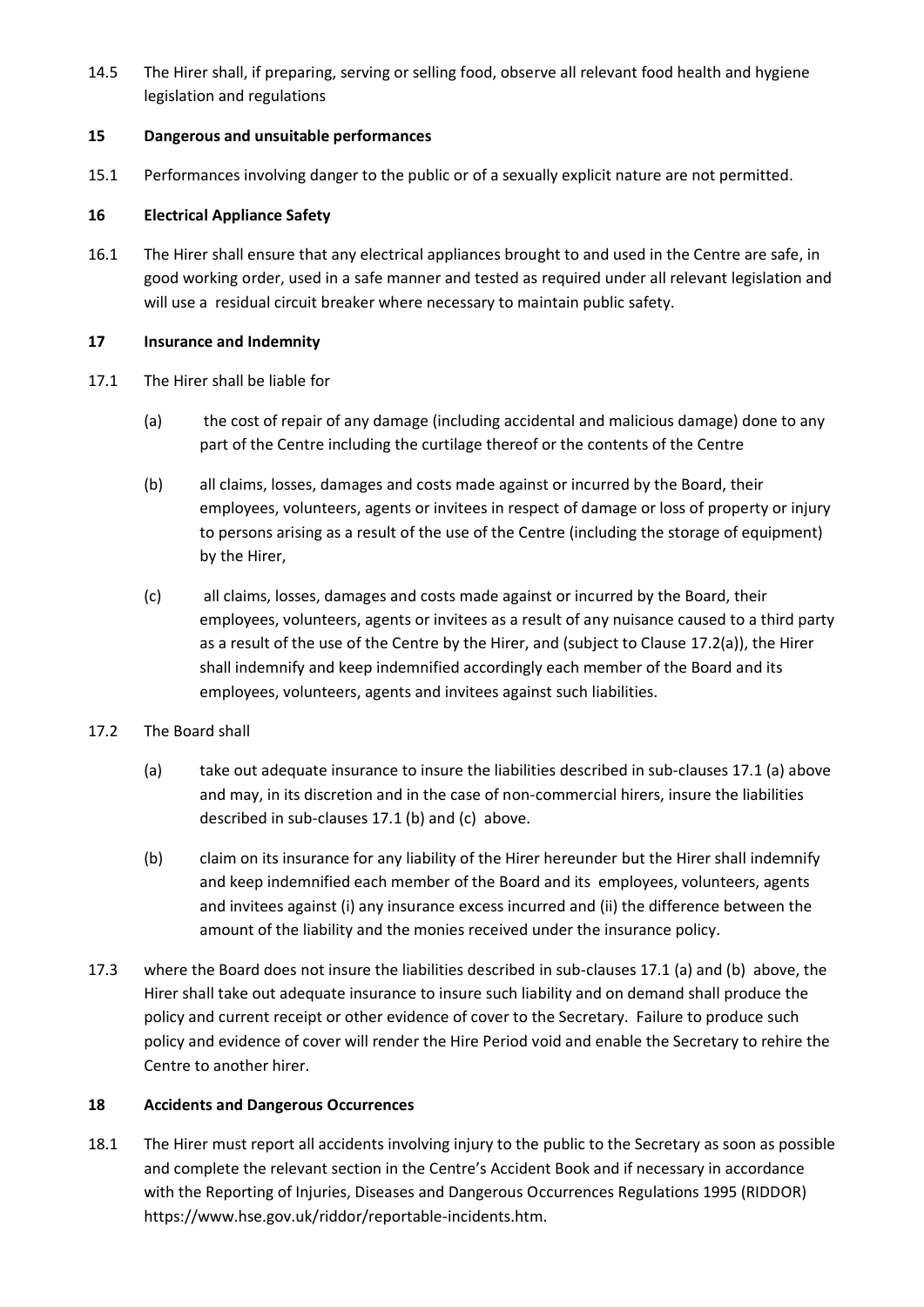#### **19 Explosives and Flammable Substances**

19.1 The Hirer shall ensure that (a) no highly flammable substances are brought into, or used in any part of the Centre and that (b) no internal decorations of a combustible nature (e.g. polystyrene, cotton wool) are installed without the consent of the Board. No decorations are to be put up near light fittings or heaters.

#### **20 Heating**

20.1 The Hirer shall ensure that no unauthorised heating appliances shall be used on the Centre without the prior consent of the Secretary.

#### **21 Animals**

21.1 The Hirer shall ensure that no animals or birds except guide dogs are brought into the Centre other than by prior agreement with the Secretary. . No animals including guide dogs are to enter the kitchen at any time.

#### **22 Compliance with Public Services Reform (Scotland) Act 2010**

- 22.1 Where the Centre is to be hired for activities involving the care of children or adults under the definitions of the Public Service Reform (Scotland) Act 2010 the Hirer must confirm on the Booking Form that they have
	- (a) taken advice from the Care Inspectorate as to whether or not the proposed activity is required to be registered
	- (b) the appropriate policies and checks as required under the Protecting Vulnerable Group's Scheme in place.

#### **23 Fly Posting**

- 23.1 The Hirer shall not carry out or permit fly posting or any other form of unauthorised advertisements for any event taking place at the Centre and shall indemnify and keep indemnified each member of the Board accordingly against all actions, claims and proceedings arising from any breach of this condition which may lead to prosecution by the Local Authority.
- 23.2 The Hirer may with the permission of the Board display one or more notices advertising their event or activities provided these are displayed on a notice board provided for the purpose and are affixed using a non-permanent method such as drawing pins that does not damage the surface. All such notices must be written in English unless otherwise agreed. The Board shall have the right to remove any notice it deems illegal, offensive or otherwise inappropriate.

#### **24 Sale of Goods**

24.1 The Hirer shall, if selling goods at the Centre comply with all relevant legislation, statutory guidance and code of practice in connection with such sales.

#### **25 Stored Equipment**

25.1 The Board accepts no responsibility for any stored equipment or other property brought on to or left at the Centre, and all liability for loss or damage is hereby excluded. All equipment and other property (other than stored equipment) must be removed at the end of each Hire Period or fees will be charged for each day or part of a day at the hire fee per Hire Period until the same is removed.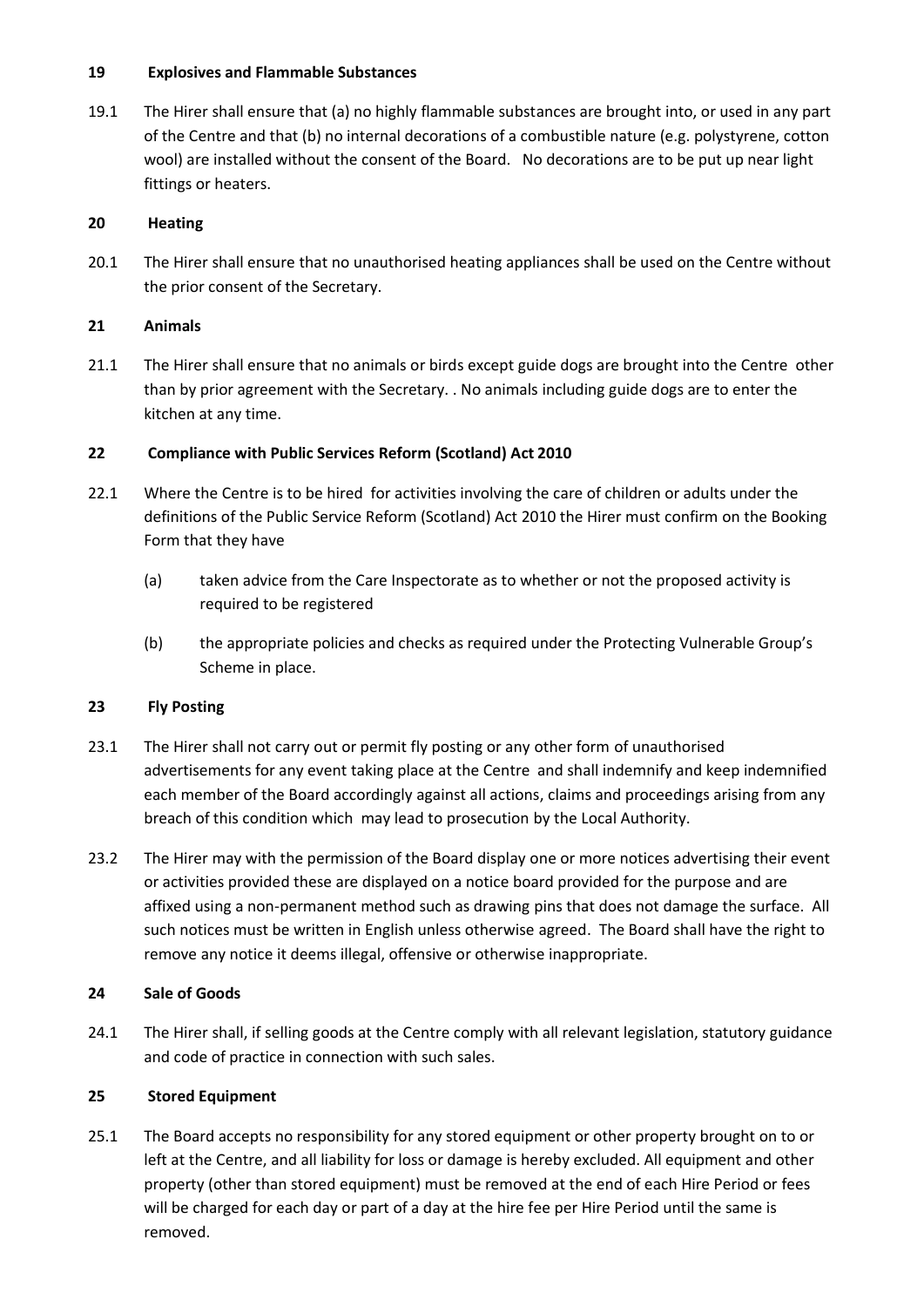25.2 The Board may, in its discretion in any of the following circumstances, namely (a) in respect of stored equipment, failure by the Hirer either to pay any storage charges due and payable or to remove the same within 7 days after the agreed storage period has ended (b) in respect of any other property brought on to the Centre for the purposes of the Hire Period, failure by the Hirer to remove the same within 7 days after the Hire Period dispose of any such items by sale or otherwise on such terms and conditions as it thinks fit, and charge the Hirer any costs incurred in storing and selling or otherwise disposing of the same.

#### **26 No Alterations**

26.1 No alterations or additions may be made to the Centre nor may any fixtures be installed or placards, decorations or other articles be attached in any way to any part of the Centre without the prior written approval of the Secretary. Any alteration, fixture or fitting or attachment so approved may at the discretion of the Board remain in the Centre at the end of the Hire Period. It will become the property of the Board unless removed by the Hirer who must make good to the satisfaction of the Board or, if any damage caused to the Centre by such removal.

#### **27 Cancellation**

- 27.1 If the Hirer wishes to cancel the booking before the date of the event payment or the repayment of the fee shall be at the discretion of the Board.
- 27.2 The Board reserves the right to cancel this Hire Period by written notice to the Hirer in the event of:
	- (a) the Centre being required for use as a Polling Station for a Parliamentary or Local Government election or by-election or an emergency requiring use of the Centre by the Community Resilience Team
	- (b) the Board reasonably considering that (i) such Hire Period will lead to a breach of any licensing conditions or legal or statutory requirements, or (ii) unlawful or unsuitable activities will take place at the Centre as a result of this Hire Period;
	- (c) the Centre becoming unfit for the use intended by the Hirer;

and in any such case the Hirer, except Hires holding Tenancy Agreements, shall be entitled to a refund of any deposit already paid, but the Board shall not be liable to the Hirer for any resulting direct or indirect loss or damages whatsoever.

#### **28 End of Hire**

- 28.1 The Hirer shall be responsible for leaving the Centre in a clean and tidy condition with all heaters, lights and tap turned off and all rubbish related to their Hire Period removed, properly locked and secured (unless directed otherwise) and any contents temporarily removed from their usual positions properly replaced, otherwise the Board reserves the right to make an additional charge.
- 28.2 As directed by the Board, the Hirer will make good or pay for all damage (including accidental damage) to the Centre or to the fixtures, fittings or contents and for loss of contents.

#### **29 No Rights**

29.1 The Agreement constitutes permission only to use the Centre and confers no tenancy or other right of occupation on the Hirer.